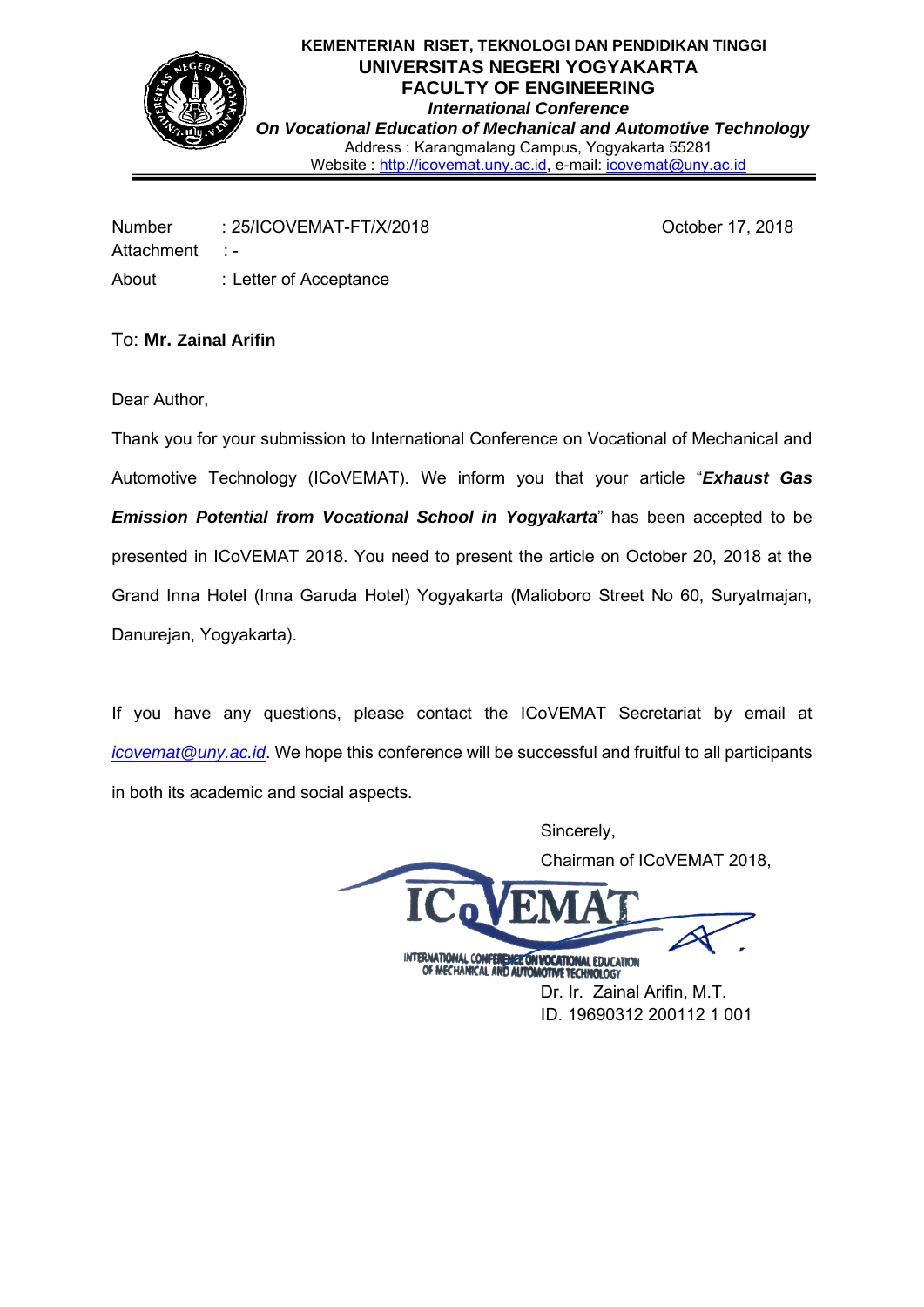

**Yosep Efendi <yosepefendi@uny.ac.id>**

# **Fwd: JPCS 1273 (ICoVEMAT 2018\_**

**- Yosep Efendi** <yosepefendi@uny.ac.id> 3 September 2019 21.35

Kepada: Conference Series Production <csprod@ioppublishing.org>

PERATURAN PEMERINTAH REPUBLIK INDONESIA

Dear Bethan Littley

I have already shared the link to the ICoVEMAT 2018 article folder in DropBox to your email.

Yosep Efendi

ICoVEMAT2018

Pada tanggal Sel, 3 Sep 2019 pukul 19.34 Conference Series Production <[csprod@ioppublishing.org](mailto:csprod@ioppublishing.org)> menulis:

Dear Yosep Efendi ,

Thank you for your email. I apologise for the confusion with this situation. Please could you send us the google dropbox link containing all the correct PDFs, I believe you had sent this to Kayleigh Parsons previously.

Kind regards,

Bethan

**Bethan Littley**

Production Assistant

IOP Publishing

Temple Circus, Temple Way, Bristol, BS1 6HG, UK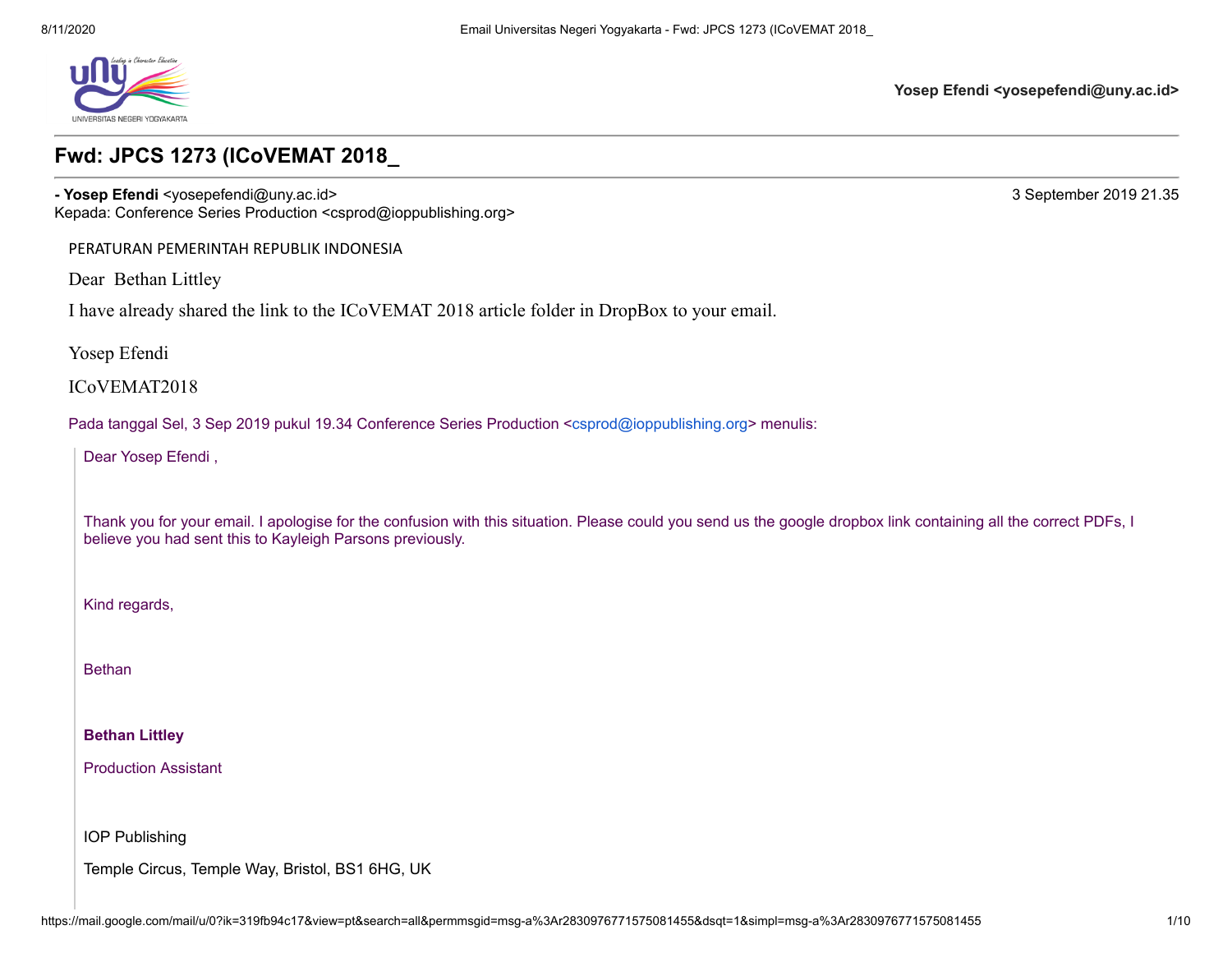Direct line: +44 (0) 117 930 1857

IOP Publishing's charity of the year is [Caring in Bristol](https://eur02.safelinks.protection.outlook.com/?url=https%3A%2F%2Fcaringinbristol.co.uk%2F&data=02%7C01%7Cbethan.littley%40ioppublishing.org%7Cbb0bc5e2d4bd40f88bbc08d6f629ee74%7Cf9ee42e6bad04e639115f704f9ccceed%7C0%7C0%7C636967057282019041&sdata=SF9anz%2FLMkEVb1R2O6V68lBA%2FmTldWsn5feWCZDqOSY%3D&reserved=0)

**From:** - Yosep Efendi <[yosepefendi@uny.ac.id](mailto:yosepefendi@uny.ac.id)> **Sent:** 23 August 2019 19:15 **To:** Conference Series Production <[csprod@ioppublishing.org](mailto:csprod@ioppublishing.org)> **Subject:** Re: JPCS 1273 (ICoVEMAT 2018\_

Dear Bethan Littley

Thanks for the information. The following is Sutiman's article.

About spreadsheets of PDF titles, did you mean a list of titles and authors? If that is true, I attach the following list of article titles and authors (except for 1 rejected article, it is H.A. Pambudi's article).

If not, we've got a spreadsheet of PDF names and article titles from IoP, but something went wrong. The mistake are that the list without Sutiman's article and articles that have been rejected remain on the list.

Kind regards,

Yosep Efendi

Pada tanggal Kam, 22 Agu 2019 pukul 17.44 Conference Series Production <[csprod@ioppublishing.org>](mailto:csprod@ioppublishing.org) menulis:

Dear Yosep Efendi,

Apologies for the delay in processing your conference. Please could you resupply the missing article: "*Challenges In Developing Work-Based Learning Among Diploma III Automotive Engineering Study Programs, Faculty of Engineering, Yogyakarta State University*" by sutiman.

Please could you also supply an amended spreadsheet of all the correct PDF titles.

Kind regards,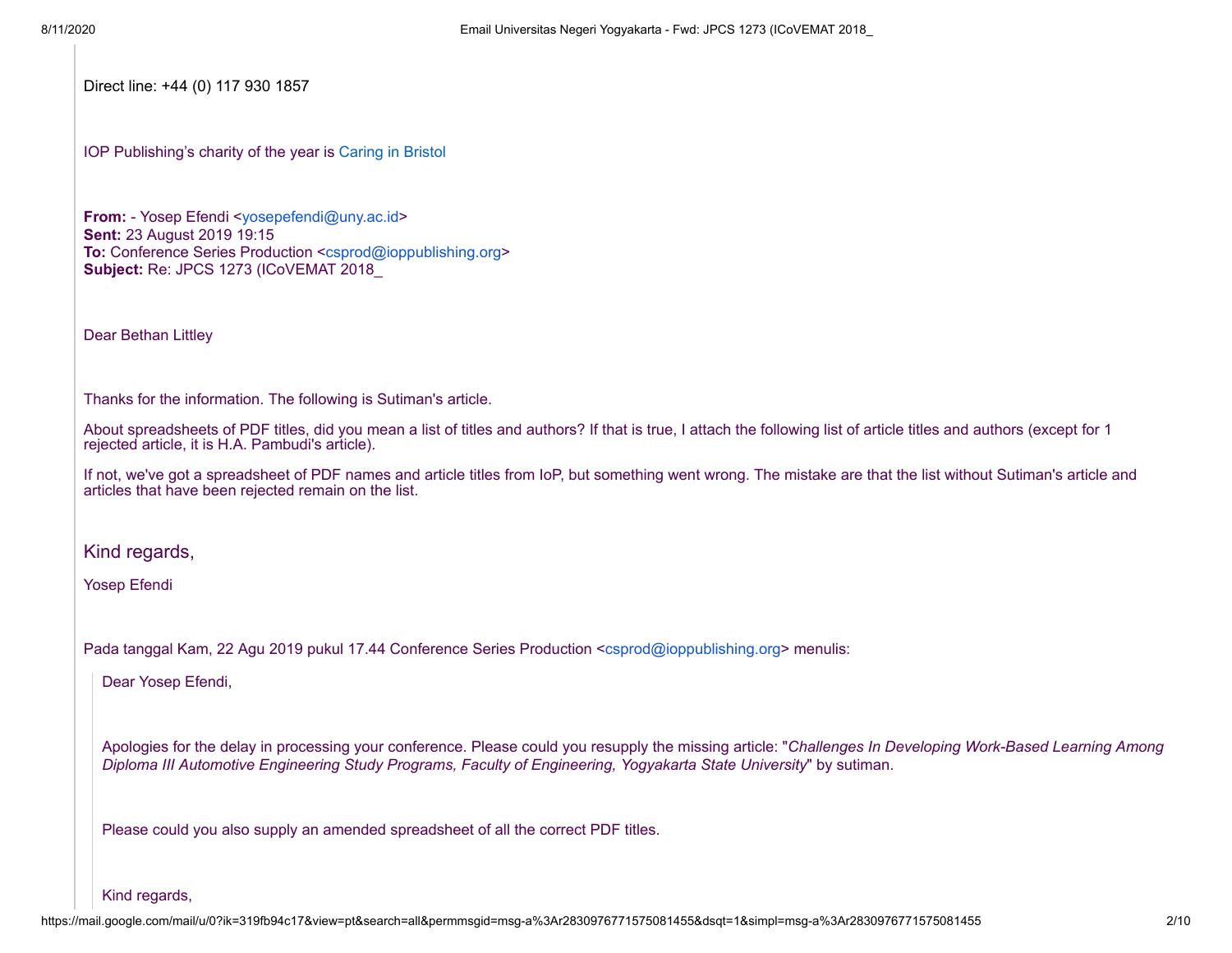#### Bethan

#### **Bethan Littley**

Production Assistant

IOP Publishing

Temple Circus, Temple Way, Bristol, BS1 6HG, UK

Direct line: +44 (0) 117 930 1857

IOP Publishing's charity of the year is [Caring in Bristol](https://eur02.safelinks.protection.outlook.com/?url=https%3A%2F%2Fcaringinbristol.co.uk%2F&data=02%7C01%7Ccsprod%40ioppublishing.org%7Cc0a2890815ea4a1b60dc08d727f5d264%7Cf9ee42e6bad04e639115f704f9ccceed%7C0%7C0%7C637021809067383315&sdata=8aKaiDk0CJh9d%2FrZ9zKR3gS67qgMimlsAqcyKIqYM9M%3D&reserved=0)

**From:** - Yosep Efendi <[yosepefendi@uny.ac.id](mailto:yosepefendi@uny.ac.id)> **Sent:** 18 July 2019 15:56 **To:** Lizzy Raj <[lizzy.raj@mpslimited.com](mailto:lizzy.raj@mpslimited.com)> **Subject:** Re: JPCS 1273 (ICoVEMAT 2018\_

Dear Lizzy Raj

Sorry, it looks like there are differences in the files we see. After I check again, on the spreadsheet file, the article named JPCSJ12731040.pdf has been rejected on June 6, 2019. Did the article not be rejected? (I will forward the email about rejecting the article).

In addition, we lost the article with the title "*Challenges In Developing Work-Based Learning Among Diploma III Automotive Engineering Study Programs, Faculty of Engineering, Yogyakarta State University*". the article was written by sutiman.

I will share with you the google dropbox link to the article files that I left to Kayleigh Parsons.

Pada tanggal Kam, 18 Jul 2019 pukul 17.57 Lizzy Raj <[lizzy.raj@mpslimited.com](mailto:lizzy.raj@mpslimited.com)> menulis:

Dear Yosep Efendi,

Thanks for your email.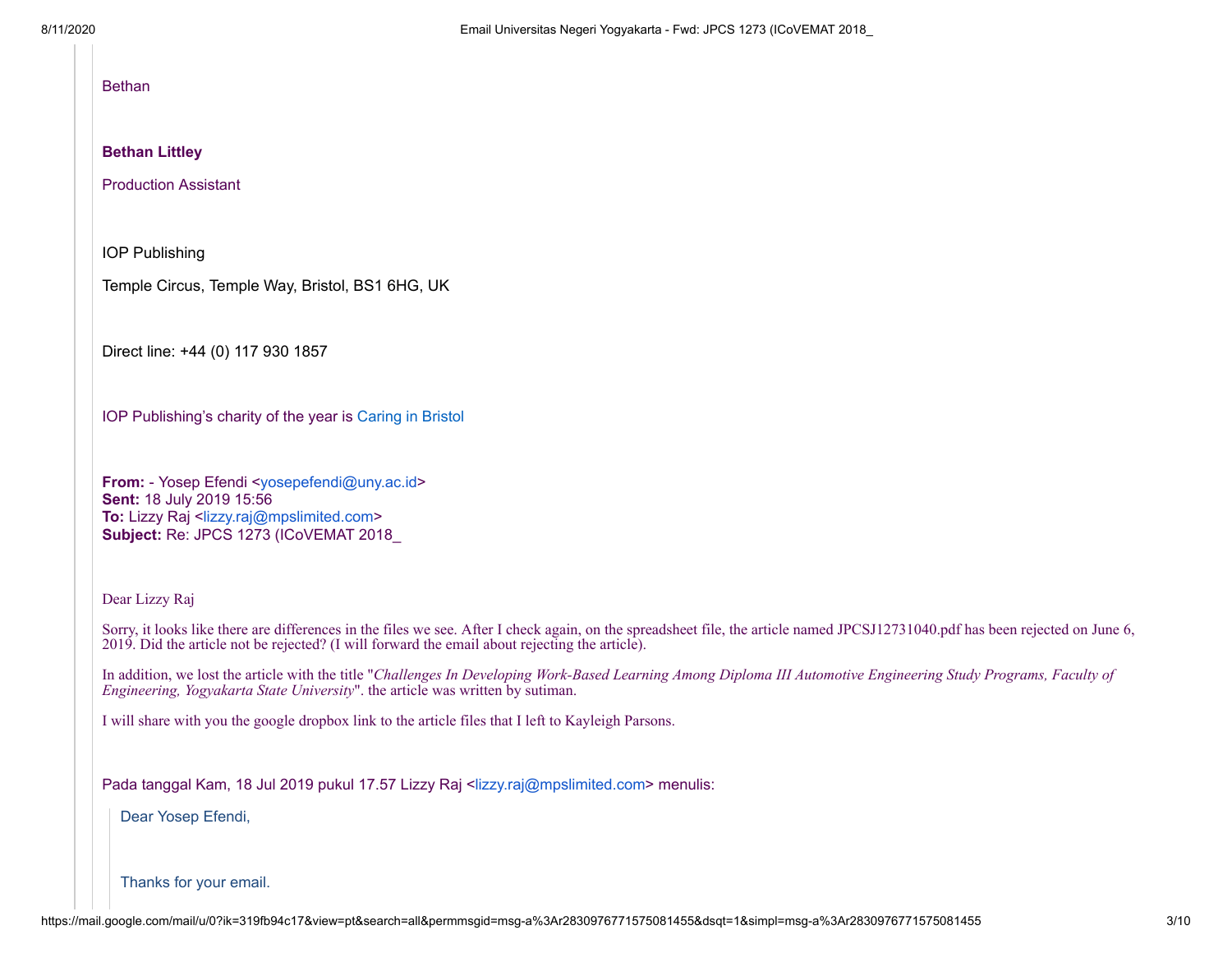| 8/11/2020 | Email Universitas Negeri Yogyakarta - Fwd: JPCS 1273 (ICoVEMAT 2018_                                                                                                                                                                                                                               |
|-----------|----------------------------------------------------------------------------------------------------------------------------------------------------------------------------------------------------------------------------------------------------------------------------------------------------|
|           | We noticed that there is a complete disarrangement of titles in the spreadsheet we received from IOP and hence the replacement pdfs you sent us do not<br>match with the ones that were sent to us. It would be great if you could send us an updated spreadsheet with the correct list of titles? |
|           | Many thanks for your help.                                                                                                                                                                                                                                                                         |
|           | Kind regards,                                                                                                                                                                                                                                                                                      |
|           | Lizzy                                                                                                                                                                                                                                                                                              |
|           | Lizzy Raj                                                                                                                                                                                                                                                                                          |
|           | Lead Project Manager   MPS Limited                                                                                                                                                                                                                                                                 |
|           | RR Tower -4   Super-A, 16 & 17 4th floor  TVK industrial Estate   Guindy   Chennai   600032   INDIA                                                                                                                                                                                                |
|           | Direct: +91 (0)44 4916 2235  Switchboard: +91 (0)44 4916 2222  Ext: 235                                                                                                                                                                                                                            |
|           | Mobile: +91 (0)9176343335                                                                                                                                                                                                                                                                          |
|           | Email: lizzy.raj@mpslimited.com                                                                                                                                                                                                                                                                    |
|           | www.mpslimited.com                                                                                                                                                                                                                                                                                 |

**Sent:** 18 July 2019 14:54 **To:** [lizzy.raj@mpslimited.com](mailto:lizzy.raj@mpslimited.com); [CSProd@iop.org](mailto:CSProd@iop.org); [IOPP-journals@mpslimited.com](mailto:IOPP-journals@mpslimited.com) **Cc:** - 196903122001121001; Kayleigh Parsons **Subject:** Fwd: JPCS 1273 (ICoVEMAT 2018\_

Dear Lizzy Raj

On July 16, 2019, we got an email about the problems in ICoVEMAT2018 articles. However, we did not find these problems in the articles we have sent. Here we attach the articles that we have sent and exel files about the problems that you submit and the results of our checks on each article.

Best regards,

Yosep Efendi

The IT and Publication Team Leader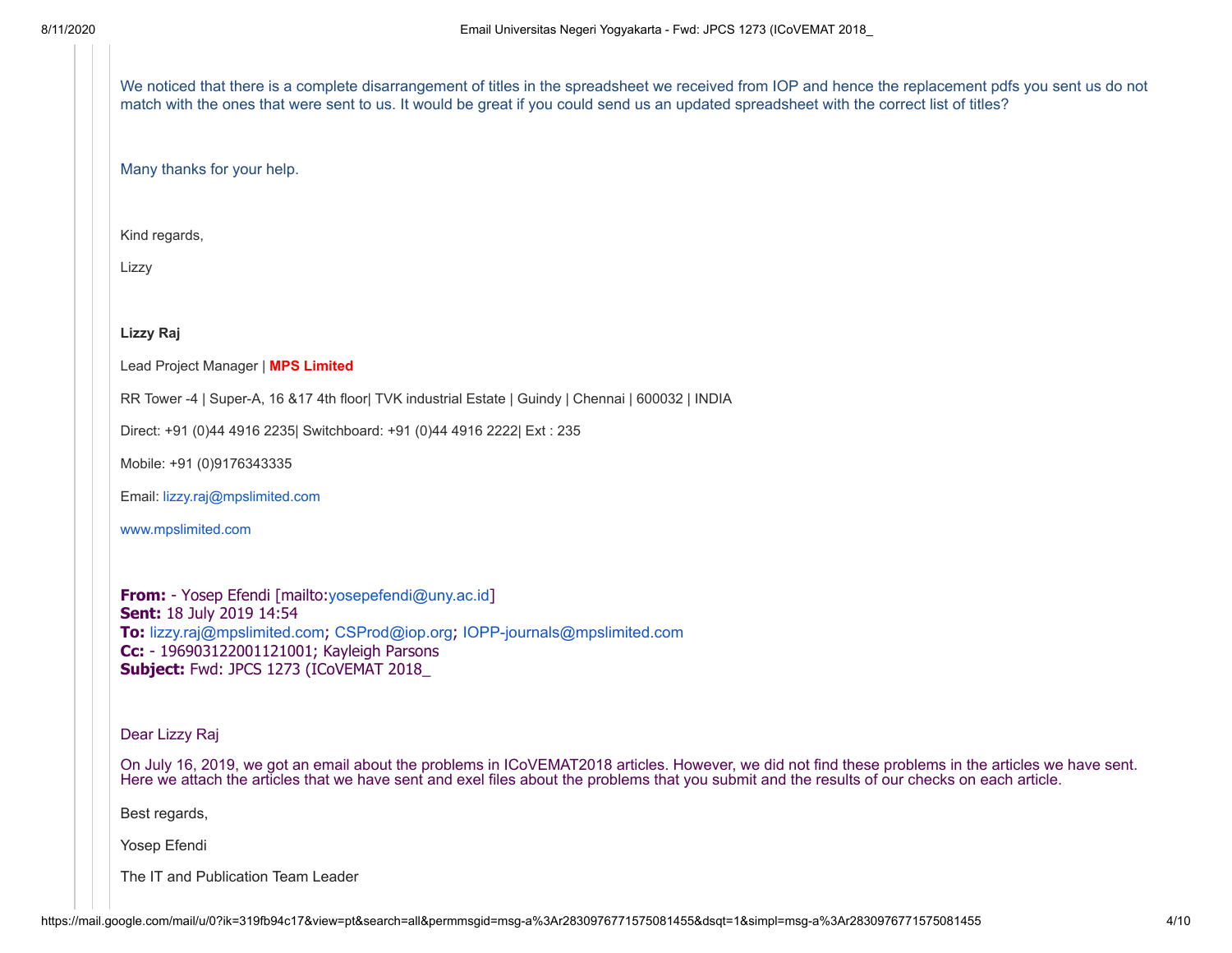ICoVEMAT2018

---------- Forwarded message -------- Dari: Dr. Zainal Arifin, MT 196903122001121001 <[zainal\\_arifin@uny.ac.id>](mailto:zainal_arifin@uny.ac.id) Date: Sel, 16 Jul 2019 pukul 17.03 Subject: Fwd: JPCS 1273 (ICoVEMAT 2018\_ To: - Yosep Efendi <[yosepefendi@uny.ac.id](mailto:yosepefendi@uny.ac.id)>

---------- Forwarded message -------- From: Lizzy Raj <[lizzy.raj@mpslimited.com](mailto:lizzy.raj@mpslimited.com)> Date: Sel, 16 Jul 2019 16:17 Subject: RE: JPCS 1273 (ICoVEMAT 2018\_ To: [zainal\\_arifin@uny.ac.id](mailto:zainal_arifin@uny.ac.id) <[zainal\\_arifin@uny.ac.id>](mailto:zainal_arifin@uny.ac.id), [turangga81@yahoo.com](mailto:turangga81@yahoo.com) <[turangga81@yahoo.com](mailto:turangga81@yahoo.com)> [Cc: IOPP-journals <I](mailto:zora.catterick@ioppublishing.org)[OPP-journals@mpslimited.co](mailto:IOPP-journals@mpslimited.com)[m>, Fleur Stevens <f](mailto:zora.catterick@ioppublishing.org)[leur.stevens@ioppublishing.or](mailto:fleur.stevens@ioppublishing.org)[g>, Zora Catterick <zora.catterick@ioppublishing.](mailto:zora.catterick@ioppublishing.org) org>, Timothy Vivian-Shaw <[timothy.vivian-shaw@ioppublishing.org>](mailto:timothy.vivian-shaw@ioppublishing.org)

Dear Guest Editors,

Please provide replacements for the following problematic PDFs.

| JPCSJ12731009.pdf | Running Text presents in the page numbers 2,4,6,8                                                                                                                                                                                          |
|-------------------|--------------------------------------------------------------------------------------------------------------------------------------------------------------------------------------------------------------------------------------------|
| JPCSJ12731012.pdf | Page 3: Figure Caption is incorrect [Gambar 2 Should be Figure 2]                                                                                                                                                                          |
| JPCSJ12731027.pdf | Page 6: Section subheading label numbers are incorrect [3.2.1,3.2.2,3.2.3,3.2.4,3.2.5]<br>Should be 3.2.8, 3.2.9, 3.2. 10, 3.2. 11, 3.2. 12]                                                                                               |
| JPCSJ12731028.pdf | Unwanted Blank page present in the page number 8                                                                                                                                                                                           |
| JPCSJ12731029.pdf | Page 8: Figure 7 image text was partially overlapped                                                                                                                                                                                       |
| JPCSJ12731030.pdf | Page 5: Section subheading label numbers are incorrect [2.1,2.1.1,2.1.2,2.1.3,2.1.4,<br>2.1.5, 2.2 Should be 3.1, 3.1. 1, 3.1. 2, 3.1. 3, 3.1. 4, 3.1. 5, 3. 2]<br>Page 9: Section heading label numbers are incorrect [3,4 Should be 4,5] |
| JPCSJ12731037.pdf | Page 4: Figure label number is incorrect [2 Should be 4]                                                                                                                                                                                   |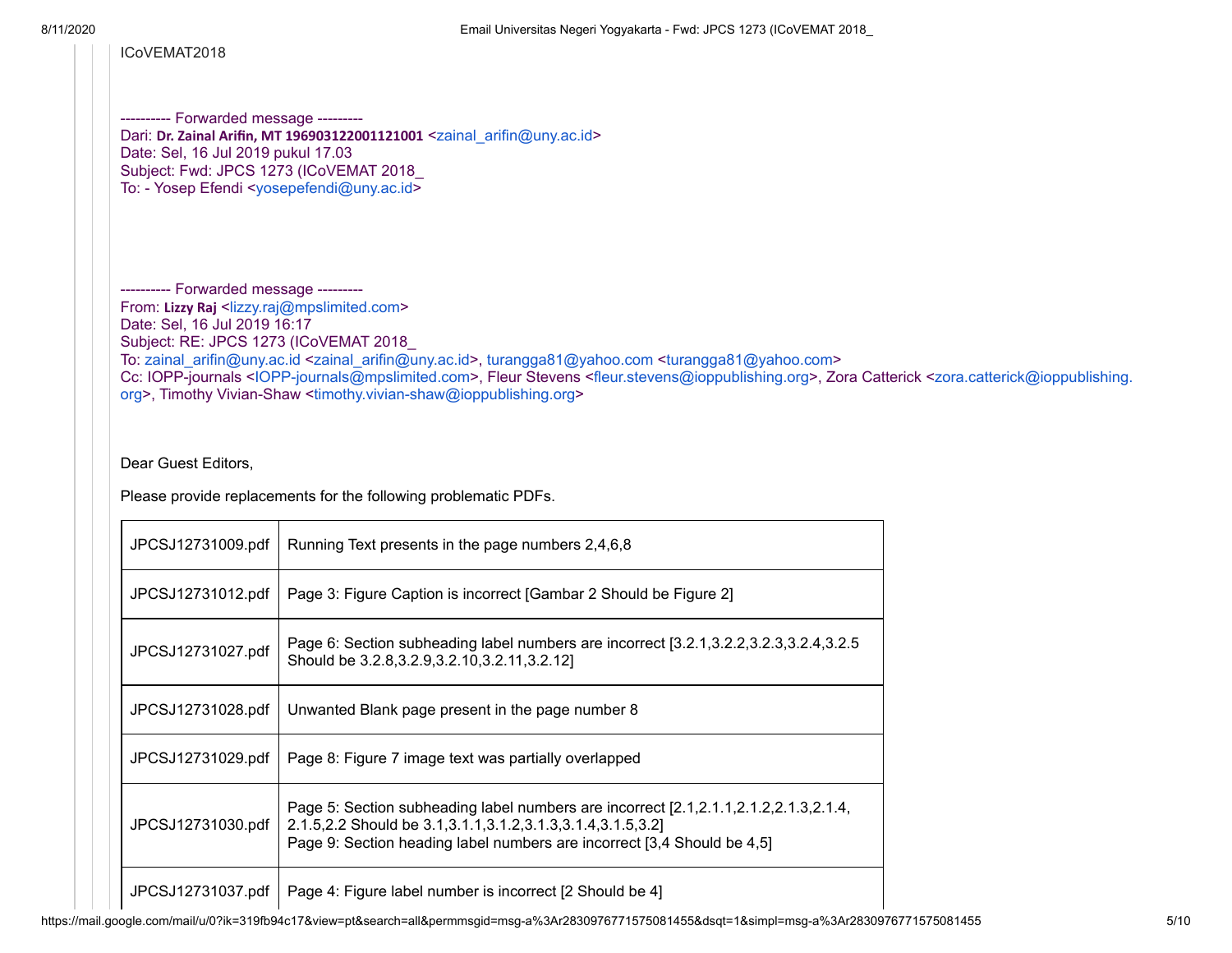| JPCSJ12731038.pdf | Page 3: Section subheading label number is incorrect [2.3 Should be 2.2] |
|-------------------|--------------------------------------------------------------------------|
| JPCSJ12731041.pdf | Page 3: Section subheading label number 1.2 is repeated twice            |
| JPCSJ12731043.pdf | Unwanted Blank page present in the page number 12                        |
| JPCSJ12731054.pdf | Page 4: Section heading is incorrect [Referensi Should be Reference]     |
| JPCSJ12731068.pdf | Page 4: Figure label number 3 is repeated twice                          |
| JPCSJ12731072.pdf | Page 2,3: Figure 1,2 are missing                                         |
| JPCSJ12731080.pdf | Page 2,3: Figure 1,3,4 are missing                                       |
| JPCSJ12731081.pdf | Page 3,4: Equations are partially overlapped                             |

Could you please ask the authors for the replacements?

 $\mathbf{I}$ 

Your deadline for re-submission is **18-July-2019.** Please include [IOPP-journals@mpslimited.com](mailto:IOPP-journals@mpslimited.com) email id while replying.

If you need additional time, then please let us know how much time is required. If you have any queries, please contact Conference Series Production Editors ([CSProd@iop.org](mailto:CSProd@iop.org)). If we do not receive the replacement on time, the above papers may be excluded.

We are going to watermark PDF files of all the articles with this conference title: "ICoVEMAT 2018". Please check that it is correct and let us know immediately if it is not. We will not re-watermark the PDFs if a mistake is found later.

**IOP warning:** 

**Please, note that this is your last chance to replace any of the PDFs. After this stage we will not accept any corrections to PDFs, no matter how big or small, and they will be published as is. So, if you want to make any last minute changes, including cosmetic, this is the time for it.**

Kind regards,

Lizzy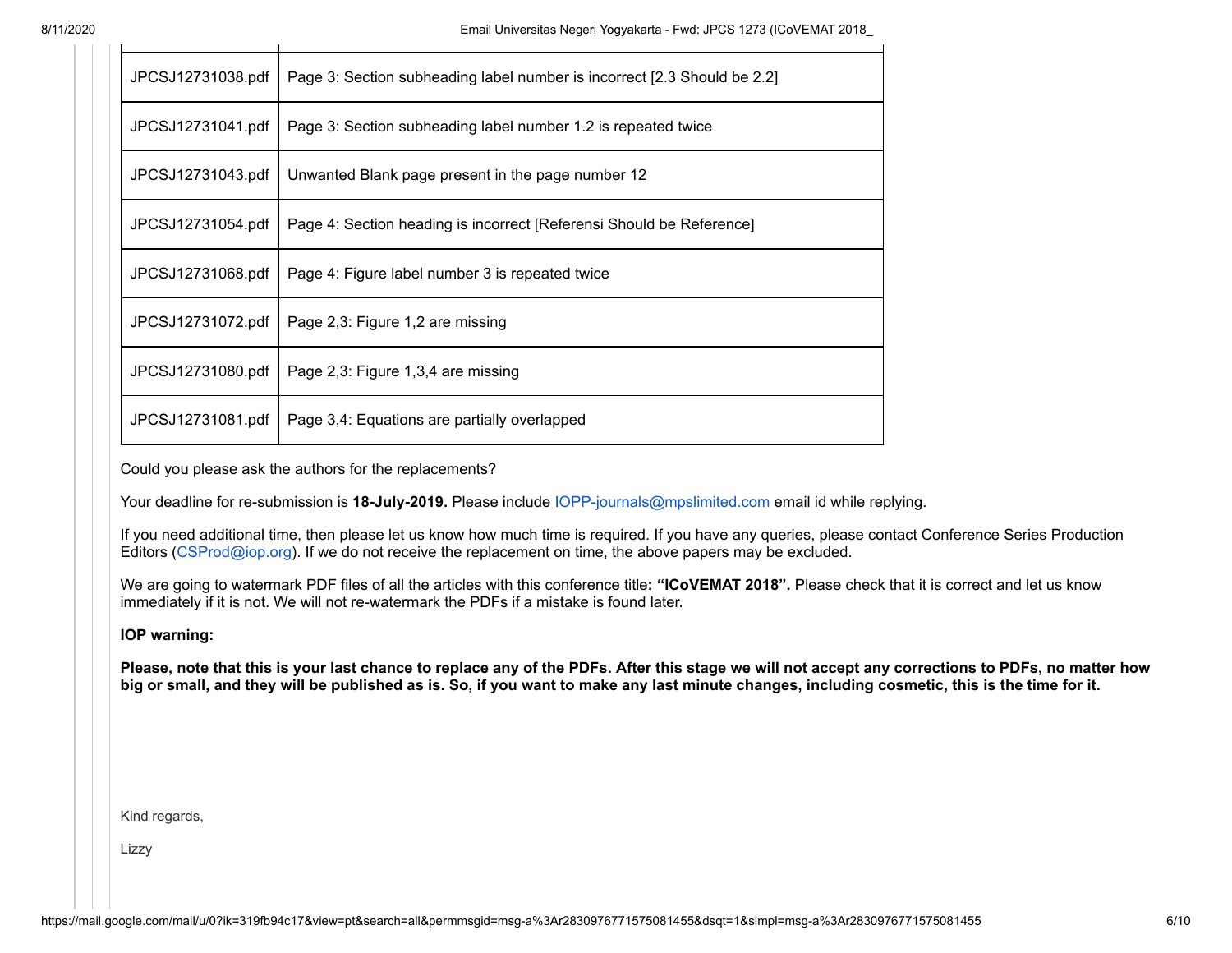#### **Lizzy Raj**

Lead Project Manager | **MPS Limited**

RR Tower -4 | Super-A, 16 &17 4th floor| TVK industrial Estate | Guindy | Chennai | 600032 | INDIA

Direct: +91 (0)44 4916 2235| Switchboard: +91 (0)44 4916 2222| Ext : 235

Mobile: +91 (0)9176343335

Email: [lizzy.raj@mpslimited.com](mailto:lizzy.raj@mpslimited.com)

[www.mpslimited.com](https://eur02.safelinks.protection.outlook.com/?url=http%3A%2F%2Fwww.mpslimited.com%2F&data=02%7C01%7Ccsprod%40ioppublishing.org%7Cc0a2890815ea4a1b60dc08d727f5d264%7Cf9ee42e6bad04e639115f704f9ccceed%7C0%7C0%7C637021809067393308&sdata=%2FSsQy%2BJa3HfiqAZPMWcMovAS1E882GrQdfCPIg4AGCs%3D&reserved=0)

**From:** Timothy Vivian-Shaw [mailto:[timothy.vivian-shaw@ioppublishing.org](mailto:timothy.vivian-shaw@ioppublishing.org)] **Sent:** 10 July 2019 18:22 **To:** '[zainal\\_arifin@uny.ac.id](mailto:zainal_arifin@uny.ac.id)'; '[turangga81@yahoo.com](mailto:turangga81@yahoo.com)' **Cc:** 'IOPP-journals'; 'Lizzy Raj'; Fleur Stevens; Zora Catterick **Subject:** JPCS 1273 (ICoVEMAT 2018\_

Dear guest editors,

This conference proceedings is now in production.

**All the files have been renamed to reflect the journal, volume, issue and article number in the order they will be published. Please, use the attached file for reference.**

The PDFs of the articles are currently being checked for potential problems. If any are found, my colleague Ms Lizzy Raj will contact you in approximately 7 days. Her email will contain a list of the problems. You will also be given a deadline by which you should supply the replacement PDFs to avoid a delay in publication.

Any replacement PDFs should be named according to the attached list.

When you receive the request for replacements, please contact the authors of the problematic articles immediately, asking them for corrected PDFs, and email the revised files back to Ms Raj as soon as possible.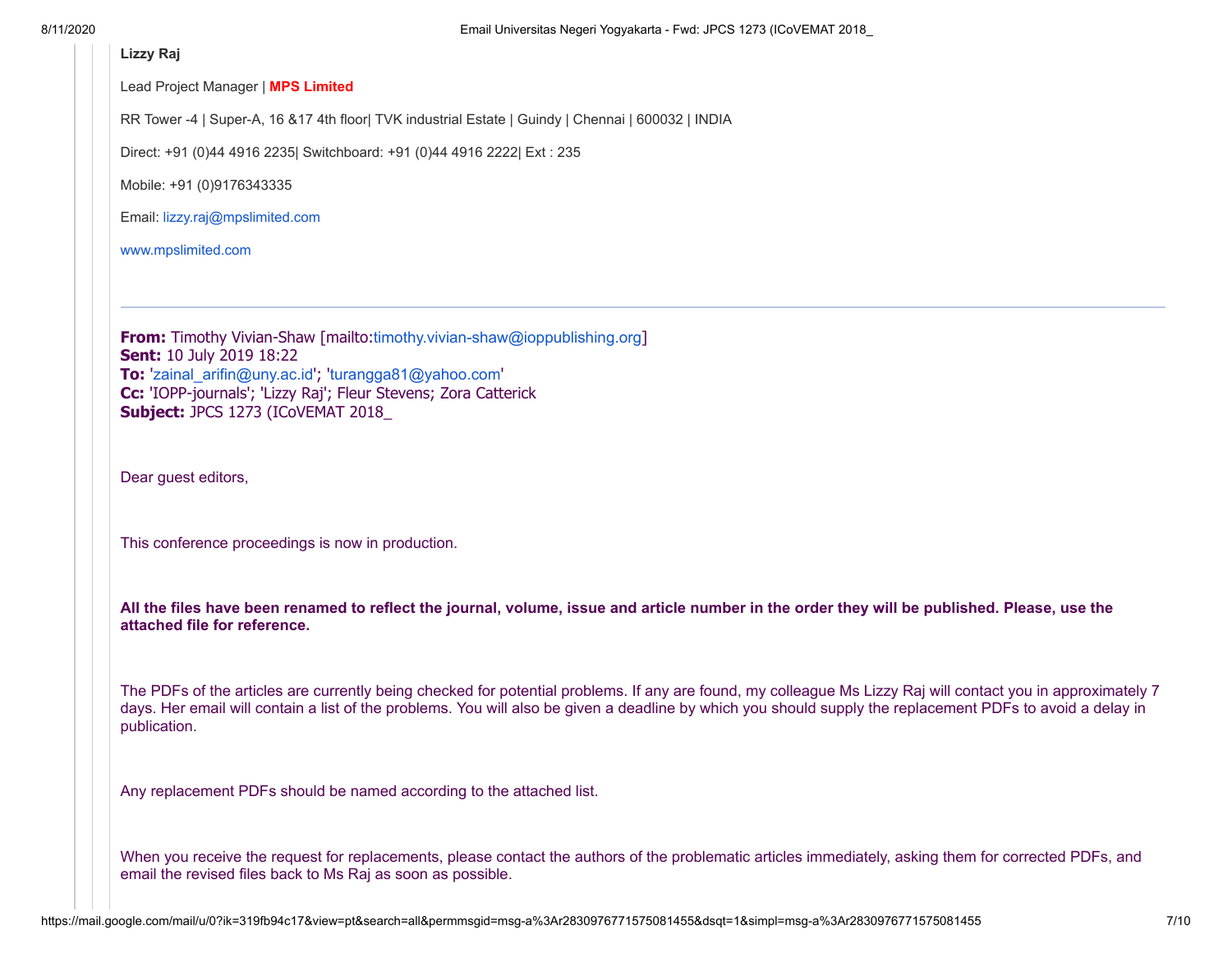8/11/2020 Email Universitas Negeri Yogyakarta - Fwd: JPCS 1273 (ICoVEMAT 2018\_

Please refer to the attached list to check you have used the correct article names as incorrectly named files may cause a delay in the processing of your conference.

We will not make any changes to PDFs you have supplied, except for adding watermarks.

Please, note that after the watermarking complete we will not accept any replacements of the

PDFs. **So now is the time to do the final check of all the PDFs you submitted to us.** If you

need to replace any of the files, you must send the revised, correctly named PDFs to Ms Raj (lizzy.raj@mpslimited.com)

before the deadline or, if not contacted, within 2 working days from receiving this email. Otherwise all PDFs will be published as supplied.

If you have any questions about the process, or about your conference in general please do not hesitate to contact me.

Sincerely,

## **Timothy Vivian-Shaw**

Production Editor

IOP Publishing Temple Circus, Temple Way, Bristol BS1 6HG, UK

IOP Publishing email addresses have changed from @[iop.org](https://eur02.safelinks.protection.outlook.com/?url=http%3A%2F%2Fiop.org&data=02%7C01%7Ccsprod%40ioppublishing.org%7Cc0a2890815ea4a1b60dc08d727f5d264%7Cf9ee42e6bad04e639115f704f9ccceed%7C0%7C0%7C637021809067393308&sdata=QTMGjKwRDRLC2Tn2oUg2EGVIDIvSjhf9W%2F9WbtT7Ma8%3D&reserved=0) to @[ioppublishing.org,](https://eur02.safelinks.protection.outlook.com/?url=http%3A%2F%2Fioppublishing.org&data=02%7C01%7Ccsprod%40ioppublishing.org%7Cc0a2890815ea4a1b60dc08d727f5d264%7Cf9ee42e6bad04e639115f704f9ccceed%7C0%7C0%7C637021809067403300&sdata=Darb7lTxDSTXWp9oA%2B1Fvy00H1yTxD62OixR%2F1nQcL8%3D&reserved=0) except those of our legal and finance teams, which have changed to @[ioplegal.org](https://eur02.safelinks.protection.outlook.com/?url=http%3A%2F%2Fioplegal.org&data=02%7C01%7Ccsprod%40ioppublishing.org%7Cc0a2890815ea4a1b60dc08d727f5d264%7Cf9ee42e6bad04e639115f704f9ccceed%7C0%7C0%7C637021809067403300&sdata=H9U3wsM4mw8Bft%2BKDh8Jb3JT8vLFFF4%2Be9LOKQaX3D4%3D&reserved=0) and [@iopfinance.org](https://eur02.safelinks.protection.outlook.com/?url=http%3A%2F%2Fiopfinance.org&data=02%7C01%7Ccsprod%40ioppublishing.org%7Cc0a2890815ea4a1b60dc08d727f5d264%7Cf9ee42e6bad04e639115f704f9ccceed%7C0%7C0%7C637021809067403300&sdata=ya8g%2BMIpoFjtigVjyAbdPMk23n97ZNcIU2R5wJxPnDw%3D&reserved=0) respectively.

This email (and attachments) are confidential and intended for the addressee(s) only. If you are not the intended recipient please immediately notify the sender, permanently and securely delete any copies and do not take action with it or in reliance on it. Any views expressed are the author's and do not represent those of IOPP, except where specifically stated. IOPP takes reasonable precautions to protect against viruses but accepts no responsibility for loss or damage arising from virus infection. For the protection of IOPP's systems and staff; emails are scanned automatically.

### **IOP Publishing Limited**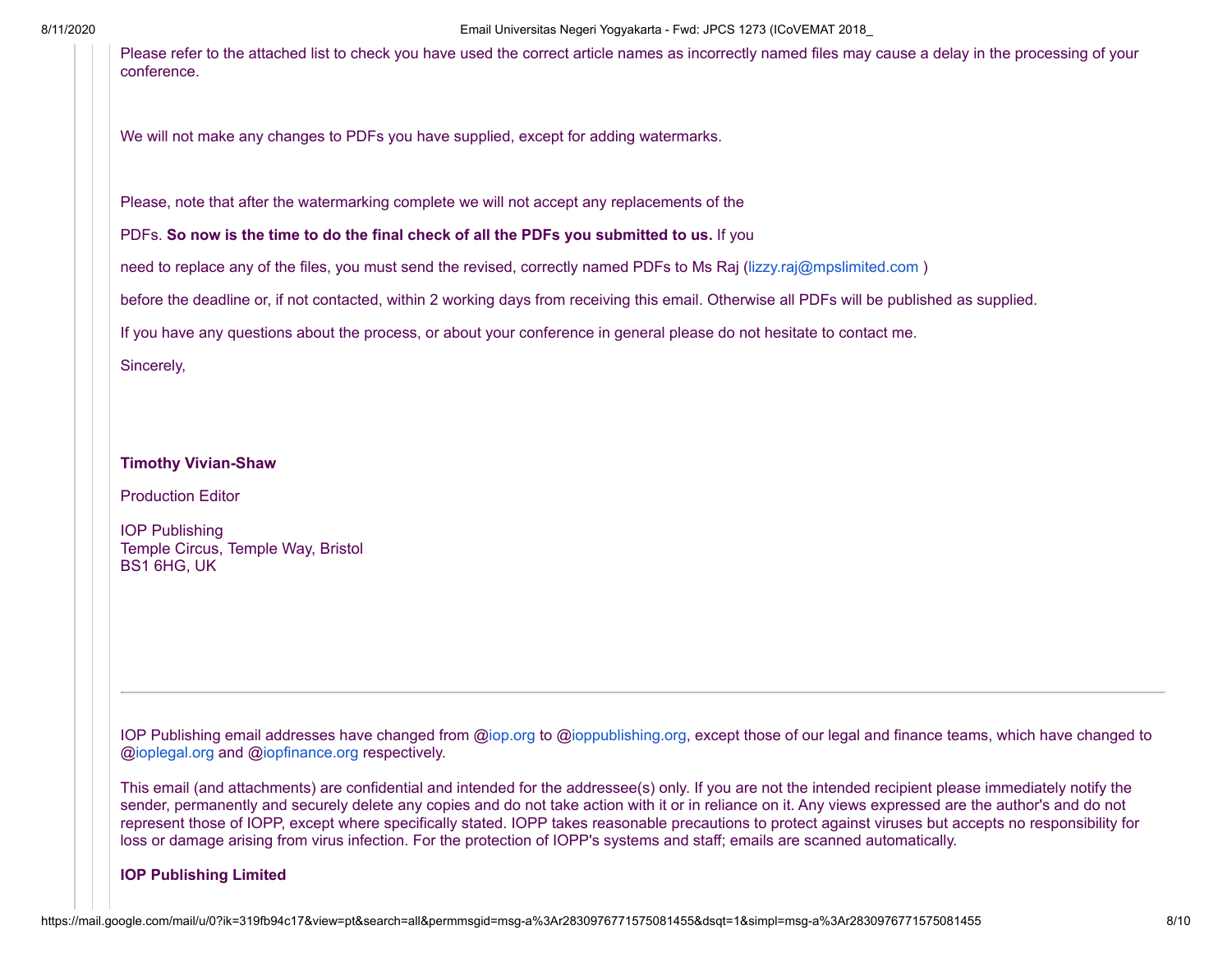Registered in England under Registration No 00467514. Registered Office: Temple Circus, Bristol BS1 6HG England

Your privacy is important to us. For information about how IOPP uses your personal data, please see our [Privacy Policy](https://eur02.safelinks.protection.outlook.com/?url=http%3A%2F%2Fioppublishing.org%2Fprivacy-cookies-policy%2F&data=02%7C01%7Ccsprod%40ioppublishing.org%7Cc0a2890815ea4a1b60dc08d727f5d264%7Cf9ee42e6bad04e639115f704f9ccceed%7C0%7C0%7C637021809067413296&sdata=hN8qIld90XACVQSs%2BKtfRUUybSzsoLuzCSAb5yoHtUA%3D&reserved=0)

*"Our email domain has changed from …..@[adi-mps.com](https://eur02.safelinks.protection.outlook.com/?url=http%3A%2F%2Fadi-mps.com&data=02%7C01%7Ccsprod%40ioppublishing.org%7Cc0a2890815ea4a1b60dc08d727f5d264%7Cf9ee42e6bad04e639115f704f9ccceed%7C0%7C0%7C637021809067413296&sdata=iRL8UdAeEFgPniPusQ6noBbJtGeHNt8J1BZ8mjedk7Q%3D&reserved=0) to …..@[mpslimited.com](https://eur02.safelinks.protection.outlook.com/?url=http%3A%2F%2Fmpslimited.com&data=02%7C01%7Ccsprod%40ioppublishing.org%7Cc0a2890815ea4a1b60dc08d727f5d264%7Cf9ee42e6bad04e639115f704f9ccceed%7C0%7C0%7C637021809067423295&sdata=5HOABzqvBAjrzjvfoqrTFWo2hdL2pE89gV7NAndrbsA%3D&reserved=0). Please use the new email address for any future communication."* 

Disclaimer: This e-mail and/or attachments are confidential and may also be legally privileged. If you are not the intended recipient, any disclosure, copying, distribution or action taken relying on the contents is strictly prohibited and may be unlawful. If you have received this communication in error, please notify the sender immediately by responding to this e-mail and deleting the contents of the e-mail & related attachments from your system. Though MPS Limited has taken reasonable steps to ensure no viruses are present in this e-mail, it cannot accept responsibility for any loss or damage arising from the use of this e-mail or attachments. No contracts may be concluded with MPS through e-mail communication. Please consider the environment before printing this e-mail.

Untuk mendukung "Gerakan UNY Hijau", disarankan tidak mencetak email ini dan lampirannya.

(To support the "Green UNY movement", it is recommended not to print the contents of this email and its attachments)

Universitas Negeri Yogyakarta [www.uny.ac.id](https://eur02.safelinks.protection.outlook.com/?url=http%3A%2F%2Fwww.uny.ac.id&data=02%7C01%7Ccsprod%40ioppublishing.org%7Cc0a2890815ea4a1b60dc08d727f5d264%7Cf9ee42e6bad04e639115f704f9ccceed%7C0%7C0%7C637021809067423295&sdata=RNgJXMeIYIzsDyoNkv0KRe3hB6WvbD%2FZNsxgf8GrCqc%3D&reserved=0)

-------------------------------------------

-------------------------------------------

-------------------------------------------

*"Our email domain has changed from …..[@adi-mps.com](https://eur02.safelinks.protection.outlook.com/?url=http%3A%2F%2Fadi-mps.com&data=02%7C01%7Ccsprod%40ioppublishing.org%7Cc0a2890815ea4a1b60dc08d727f5d264%7Cf9ee42e6bad04e639115f704f9ccceed%7C0%7C0%7C637021809067423295&sdata=ueR%2F%2F2fCX7gGSEIvrlhSF5WcArBSptPI9CRw%2F1C%2BMyo%3D&reserved=0) to …..@[mpslimited.com](https://eur02.safelinks.protection.outlook.com/?url=http%3A%2F%2Fmpslimited.com&data=02%7C01%7Ccsprod%40ioppublishing.org%7Cc0a2890815ea4a1b60dc08d727f5d264%7Cf9ee42e6bad04e639115f704f9ccceed%7C0%7C0%7C637021809067433288&sdata=Yjl58Ihttwqv8S3h0GvcfrMVTJpxVLYjqOzfNWfTiRc%3D&reserved=0). Please use the new email address for any future communication."* 

Disclaimer: This e-mail and/or attachments are confidential and may also be legally privileged. If you are not the intended recipient, any disclosure, copying, distribution or action taken relying on the contents is strictly prohibited and may be unlawful. If you have received this communication in error, please notify the sender immediately by responding to this e-mail and deleting the contents of the e-mail & related attachments from your system. Though MPS Limited has taken reasonable steps to ensure no viruses are present in this e-mail, it cannot accept responsibility for any loss or damage arising from the use of this e-mail or attachments. No contracts may be concluded with MPS through e-mail communication. Please consider the environment before printing this e-mail.